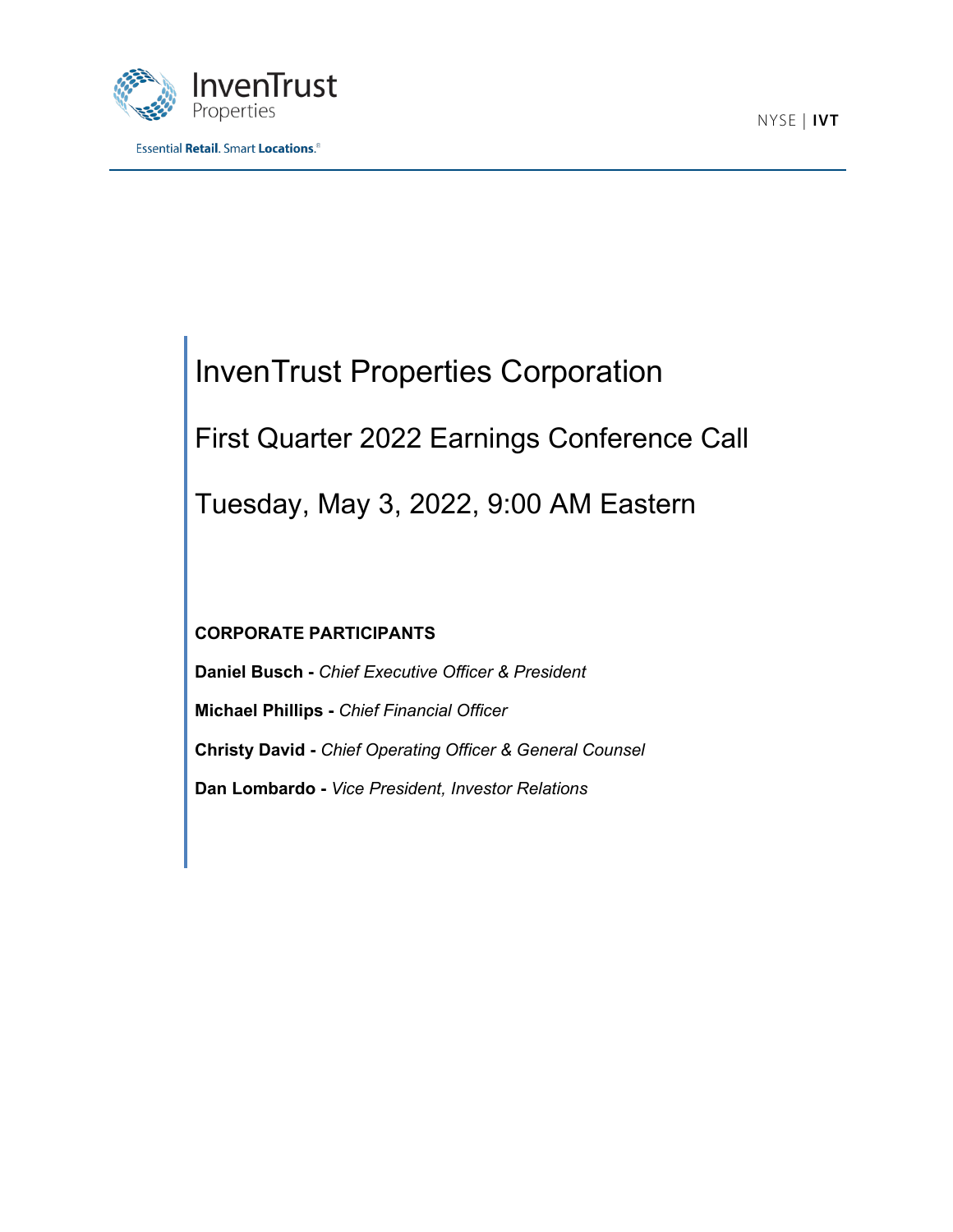

# **PRESENTATION**

## **Operator**:

Hello all. Thank you for your patience, and a warm welcome to the InvenTrust Properties Corp First Quarter 2022 Earnings Conference Call. My name is Louise, and I'll be the operator for today's call. If you would like to ask a question you will have the opportunity to do so at the end of the presentation. Please press star followed by one on your telephone keypad if you wish to ask a question.

I now have the opportunity to introduce your host, Dan Lombardo, Vice President of Investor Relations. Dan, please go ahead.

## **Dan Lombardo**:

Thank you, operator. Good morning, everyone. On the call with me today are DJ Busch, President and Chief Executive Officer; Mike Phillips, Chief Financial Officer; Christy David, Chief Operating Officer; and Dave Heimberger, Chief Investment Officer. During today's presentation, the team will provide an overview of InvenTrust's first quarter operational and financial highlights, along with an update on our 2022 guidance. Following our prepared remarks, we will answer questions from the research analyst community.

Before the team starts with the prepared remarks, I would like to remind everyone that today's discussion may contain forward looking statements about the company's views on the future of our business and financial performance, including forward looking earnings guidance and future market conditions. These are based on management's current beliefs and expectations and are subject to various risks and uncertainties.

Any forward looking statements speak only as of today's date, and we assume no obligation to update any forward looking statements made on today's call or that are in the quarterly financial supplemental or press release. In addition, we also reference certain non-GAAP financial measures. The comparable GAAP financial measures are included in this quarter's earnings materials, which are posted on our Investor Relations website.

With that, I will turn the call over to DJ.

# **Daniel Busch**:

Thanks, Dan. Good morning, everyone, and thank you for joining us. InvenTrust is a Sun Belt focused shopping center REIT that owns and manages grocery-anchored neighborhood and community centers as well as high quality power centers that often have a grocer.

With over 90% of our income coming from the Sun Belt region, InvenTrust is a clear publicly traded shopping center leader in these markets with the goal of further increasing our concentration through strategic capital allocation over time. For investors interested in allocating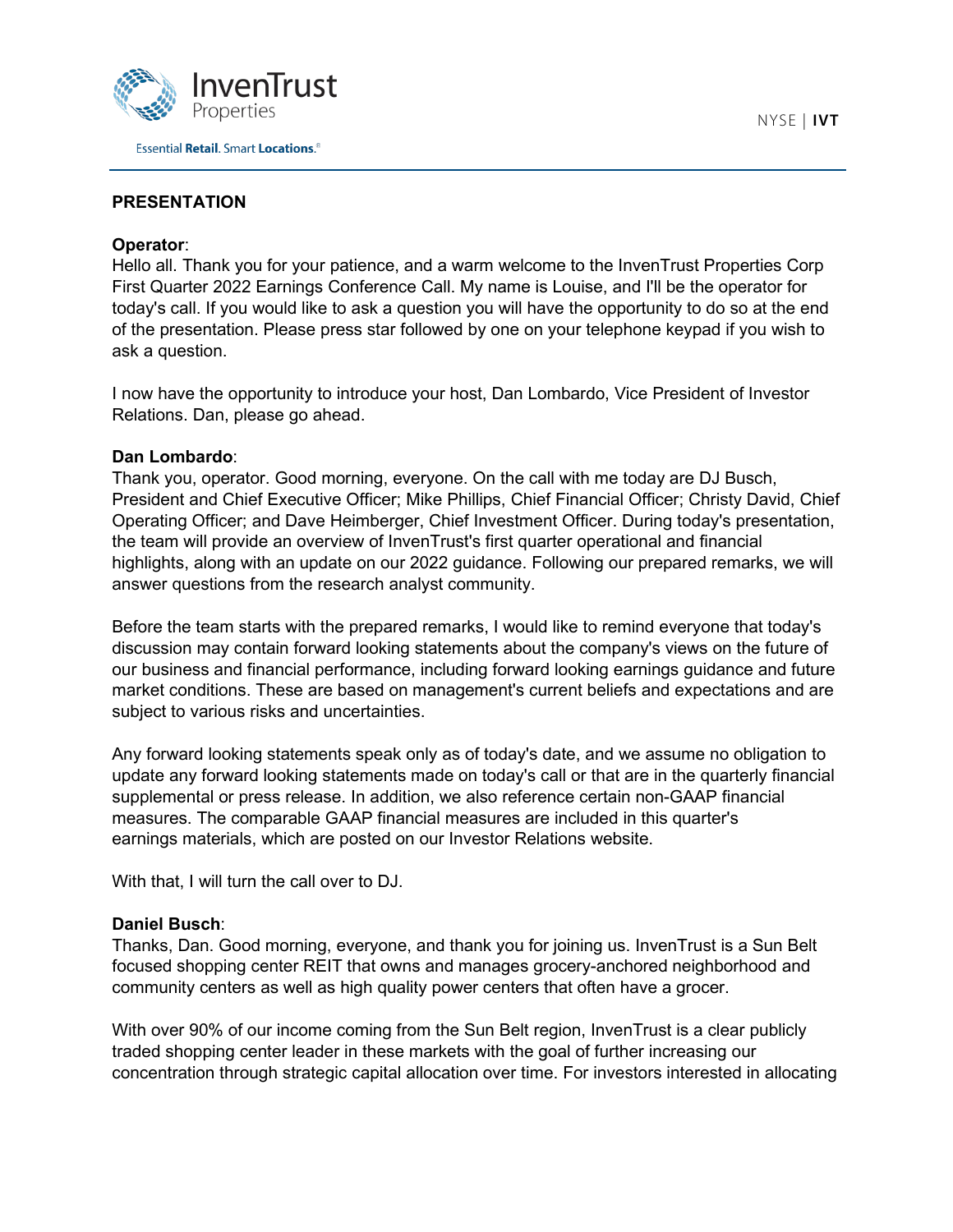



#### **Essential Retail. Smart Locations.**<sup>®</sup>

a portion of their portfolio to essential retail in the Sun Belt, InvenTrust is and will continue to be the natural choice for this investment thesis.

Since joining the public market last year, our team has delivered on several fronts. One is our disciplined capital allocation as demonstrated by our \$100 million Dutch tender completed in November of 2021, where we repurchased 4 million shares at \$25 per share.

Next, InvenTrust's focus on both internal and external growth continues to be on full display from our solid same property NOI growth and through the acquisition of additional premier Sun Belt properties. Both channels contributed meaningful cash flow growth for our shareholders during the quarter. Also during the quarter, the team put in place a couple of important initiatives.

First, the board authorized and approved a new \$150 million share repurchase program. Then in March, as a logical next step following our listing, we established a \$250 million ATM offering program providing efficient access to the capital markets. The board and management team view both these programs as important additions to our capital allocation decision making process as we evaluate additional opportunities.

The team also pursued and was assigned its inaugural credit rating from Fitch ratings in April. Fitch assigned a long term issuer default rating of BBB- with a stable outlook. According to the published report, the key drivers for the rating were InvenTrust's conservative balance sheet, Sun Belt concentration, grocery-anchored assets and solid tenant diversification. We are pleased with our investment grade rating, and we believe it reflects the quality of our cash flow driven by our simple and focused Sun Belt portfolio strategy and most importantly, our team's dedication to a best-in-class capital structure. The rating will expand our access to additional capital sources and support our ability to evaluate growth opportunities in the quarters ahead.

Turning to the portfolio. Our Sun Belt markets have benefited from in-migration for the last decade, and we have seen these trends only accelerate following the pandemic and should continue for years to come. Our markets have the right components to generate superior riskadjusted returns above other regions. We believe are centers will provide sustainable rent growth and ultimately, value creation opportunities in the near and long term. Our assets within these markets continue to present significant leasing demand, stable rent with healthy occupancy levels, and accretive redevelopment opportunities.

With that, I'm going to turn it over to Mike Phillips to discuss our financial results and guidance in more detail.

## **Michael Phillips**:

Thanks, DJ, and good morning, everyone. For the first quarter, the company produced \$31.7 million of NAREIT FFO, or \$0.47 per share. This represents a per share increase of 47% over the same time period in 2021. Our core FFO grew to \$29 million, or \$0.43 per share, a yearover-year increase of 39%. The increase in both NAREIT and core FFO for the first quarter of 2022 was largely driven by an increase in same-property NOI of \$0.06 per share, G&A savings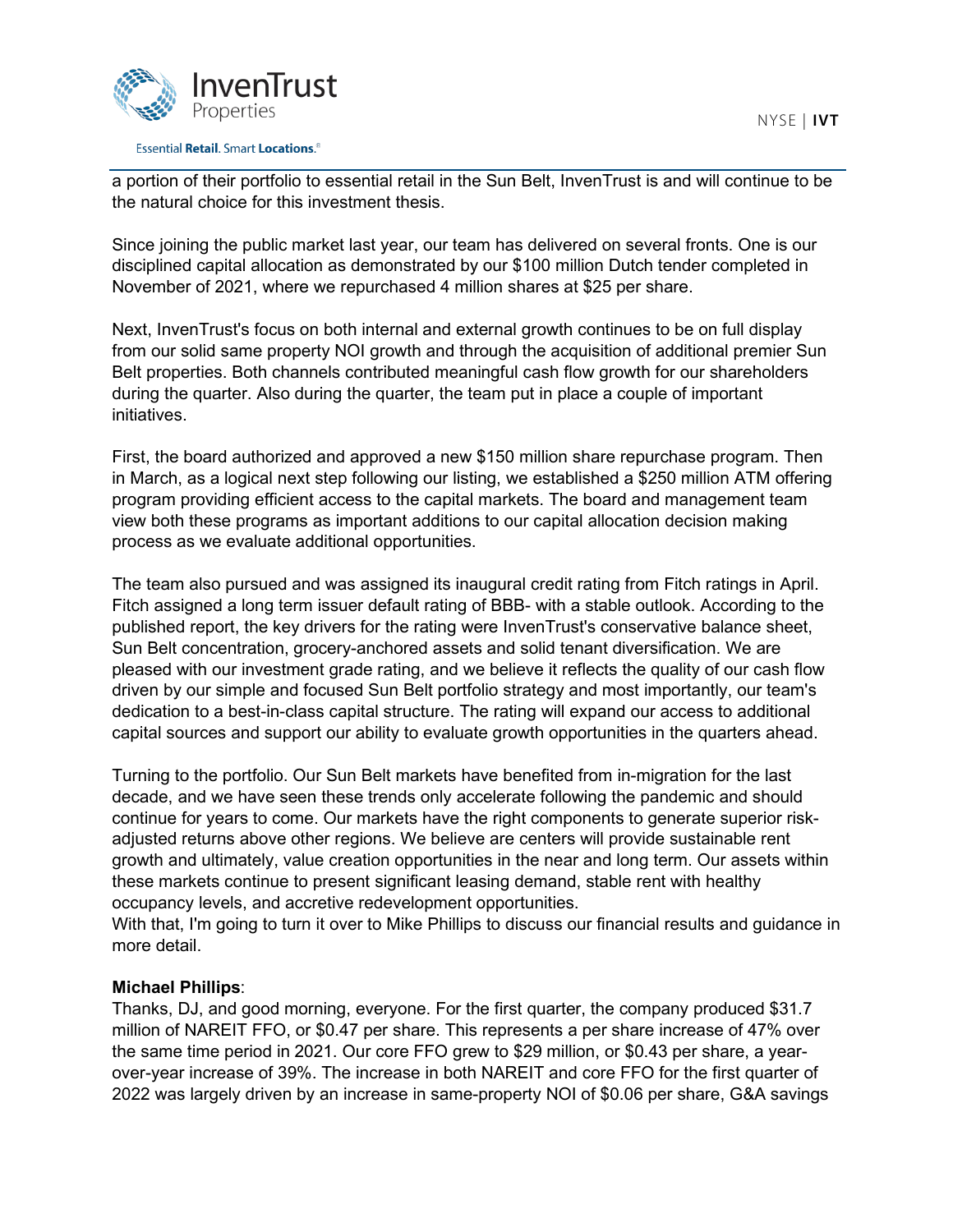

#### **Essential Retail. Smart Locations.**<sup>®</sup>

of \$0.03 due to nonrecurring costs of our succession planning in 2021, and a positive \$0.03 impact from our \$100 million share repurchase in Q4 of last year.

As our first quarter performance shows, our simple and focused strategy is producing strong financial and portfolio results for InvenTrust leading us to adjust our 2022 year end guidance, which we will talk through momentarily.

InvenTrust's pro rata same-property NOI for the quarter reached \$38.7 million, growing 12.2%. The increase in pro rata same-property NOI was primarily driven by contractual rent increases, occupancy gains, and the timing of collections of cash basis tenants. We also have a favorable comparison against Q1 of 2021 of about 200 basis points related to rent relief given in Q1 2021 that we did not experience in 2022.

Turning to the balance sheet. As of March 31, we had \$262 million of total liquidity, including \$214 million of capacity remaining on our revolving credit facility and over \$48 million of cash on hand. Our pro rata debt at a weighted average interest rate of 2.6% and a weighted average maturity of four years. We have no debt maturities in 2022.

Our leverage targets remain the same, net debt to adjusted EBITDA in the range of 5 to 6x, and net leverage in the 25% to 35% range with some quarter-to-quarter fluctuations as we evaluate potential acquisition and portfolio recycling opportunities. Our inaugural investment grade rating will allow us further access to capital while still maintaining our low-leverage business model.

As a result of our first quarter performance, InvenTrust is modifying our full year 2022 guidance. We are increasing our net income per diluted share guidance to be in the range of \$0.18 to \$0.24. We are raising our NAREIT FFO guidance to \$1.58 to \$1.64 per share, and we are tightening our core FFO range to \$1.51 to \$1.56 per share. Our same-property NOI growth guidance is increasing to 3.75% to 5.25%. Our G&A expense forecast has modestly declined, but will be more than offset by higher than expected interest expense driven by the current rate environment and future financing activity. And finally, net investment activity is increasing to \$210 million. Additional guidance assumptions are provided in our supplemental disclosure.

Another point to note, we expect our quarterly FFO growth to moderate as we progress throughout the year. While we anticipate our EBITDA to increase every quarter in 2022, rising interest rates will have an impact on our FFO in the back half of the year. With the current balance on our revolver, which we consider short term financing, as just alluded to, we are evaluating opportunities to replace it with long term fixed rate debt that will be more expensive than the current rate achieved from the revolver. Simply put, for 2022, we expect to grow NOI both organically and through acquisitions. Our G&A will be slightly lower, which results in core FFO growth close to double digits, while prudently putting permanent debt financing in place to further solidify our debt structure.

And with that, I'm going to turn the call to Christy to discuss our portfolio activity.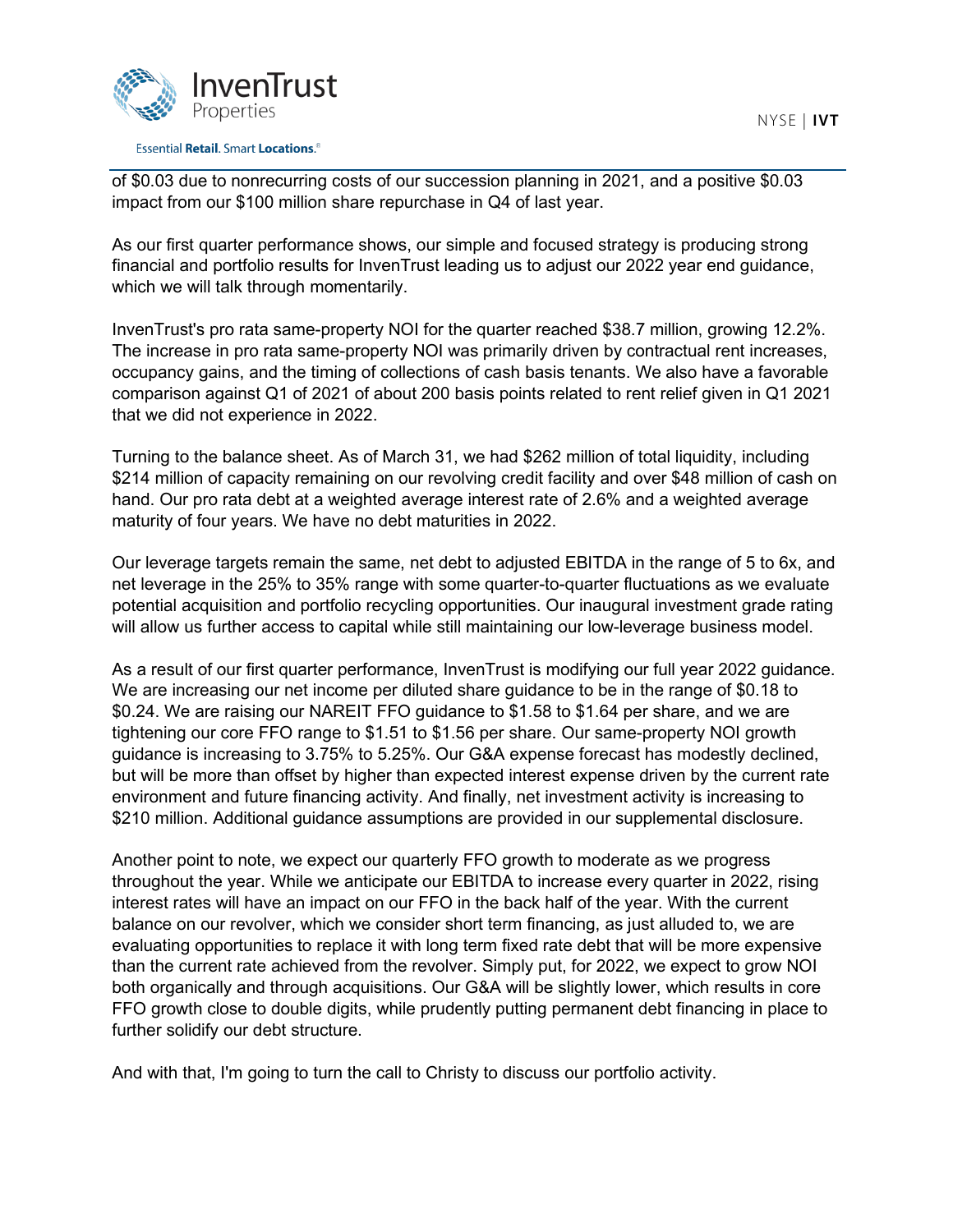

## **Christy David**:

Thank you, Mike. Our portfolio continues to experience strong leasing demand and activity. Significant interest is coming from retailers in many different segments, including retailers such as Sephora, MOD Pizza, and Athletico Physical Therapy, all of whom are expanding their presence in our Sun Belt markets.

Additionally, we are seeing increased activity in the health and wellness category. Urgent care, dental, vision, and wellness tenants are finding retail environments particularly attractive, and we believe they are a great complementary use for our centers. Health and wellness tenants tend to sign longer term leases, invest more capital in their space, and bring a positive presence within the center and the community. This makes them attractive to landlords like InvenTrust. These attributes also match our vision that our centers provide essential products and services to their communities.

InvenTrust's leased occupancy for the first quarter was 94.4%, 50 basis points above Q4 2021 and 150 basis points above Q1 of last year. Our anchor lease percentage increased to 96.6% and our small shop hit 90.5%, increases of 80 basis points and 290 basis points year-over-year, respectively.

Our annual base rent as of March 31 for the pro rata combined portfolio was \$18.64, an increase of 2.2% compared to the same period in 2021. Anchor tenant ABR was \$12.24 with small shop ABR hitting \$31.51. In the first quarter, we signed 68 leases totaling approximately 183,000 square feet of GLA. Our blended comparable lease spreads for the quarter were 5% and our retention rate was 93%.

Focusing on some of our renewal efforts. Not only are we limiting downtime and capital spend, we are also able to push rents on these renewals as evidenced by our 4.4% lease spreads. These healthy retention and occupancy rates demonstrate that our properties are a great place for our tenants to successfully operate their businesses, but we believe the final piece to our success is the relationships and service level our team provides our tenants.

Understanding and communicating with our tenants is embedded in our local operating teams, which leads to our ability to quickly respond to our tenants' needs, generate marketing ideas, and business related solutions as well as provide our tenants a wide range of other resources. This is made possible by the concentrated and clustered configuration of our portfolio.

To conclude my remarks, we are closely monitoring the supply chain challenges and the inflation being experienced throughout the economy. While the effects to our portfolio have been marginal, we are starting to see increased cost and lead time on materials. Our tenants at this time have been able to adapt to these recent challenges and have managed their businesses to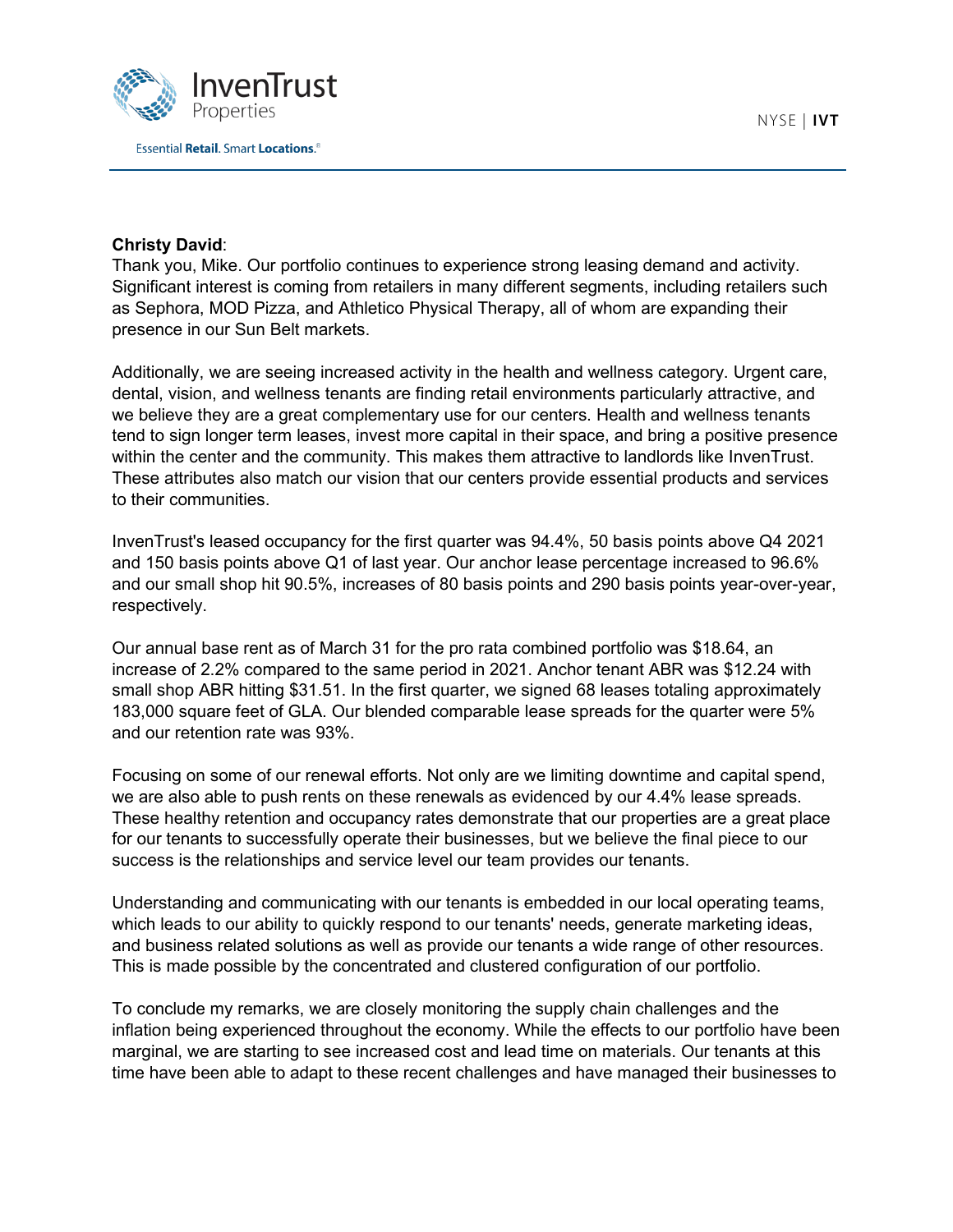

#### **Essential Retail. Smart Locations.**<sup>®</sup>

avoid any significant disruptions to their operations. InvenTrust will continue to work with our tenants as needed to help them conduct their business successfully.

Outside of normal leasing activity, we have a very modest and manageable redevelopment pipeline that even with these new headwinds should continue to be an accretive and optimal use of capital. Inflation over time may also affect consumer demand for discretionary goods, but our portfolio of necessity based grocery-anchored centers should continue to perform as necessity items and services have historically proven to be less susceptible to an inflationary environment. Bottom line, we believe the structure of our portfolio and balance sheet allows us to successfully operate in all economic environments and cycles.

Now, I'll turn the call over to DJ for some final remarks.

## **Daniel Busch**:

Thanks, Christy. In conclusion, I continue to be excited about InvenTrust's future. We will continue to maintain our simple strategy that should deliver sustainable cash flow growth in the future beyond the solid growth implied in our guidance this year. We hope that as more become familiar with our story and strategy, coupled with the potential additional inclusions to important indices and benchmarks, InvenTrust will continue to be an attractive investment alternative for current and new investors.

Operator, this concludes our prepared remarks. Please open the line for questions.

## **QUESTION AND ANSWER**

## **Operator**:

Thank you for the presentation. If you would like to ask a question, please press star followed by one on your telephone keypad now. If you feel like your question has been answered, please press star followed by two to remove your question.

Our first question today comes from Floris Van Dijkum of Compass Point. Floris, please go ahead. Your line is open.

## **Elizabeth:**

Hey guys, this is Elizabeth on for Floris. Congrats on the quarter. Just in listening to your remarks, which of your existing markets will produce the greatest growth in your opinion? And are there any new markets where you could see InvenTrust owning assets?

## **Daniel Busch**:

Hey Elizabeth, thank you for the question and obviously, the interest in InvenTrust. Without breaking it down to specific markets, I'll just point to a couple that we continue to be excited about. Obviously, Austin is our biggest market by concentration, nearly 20% on a pro forma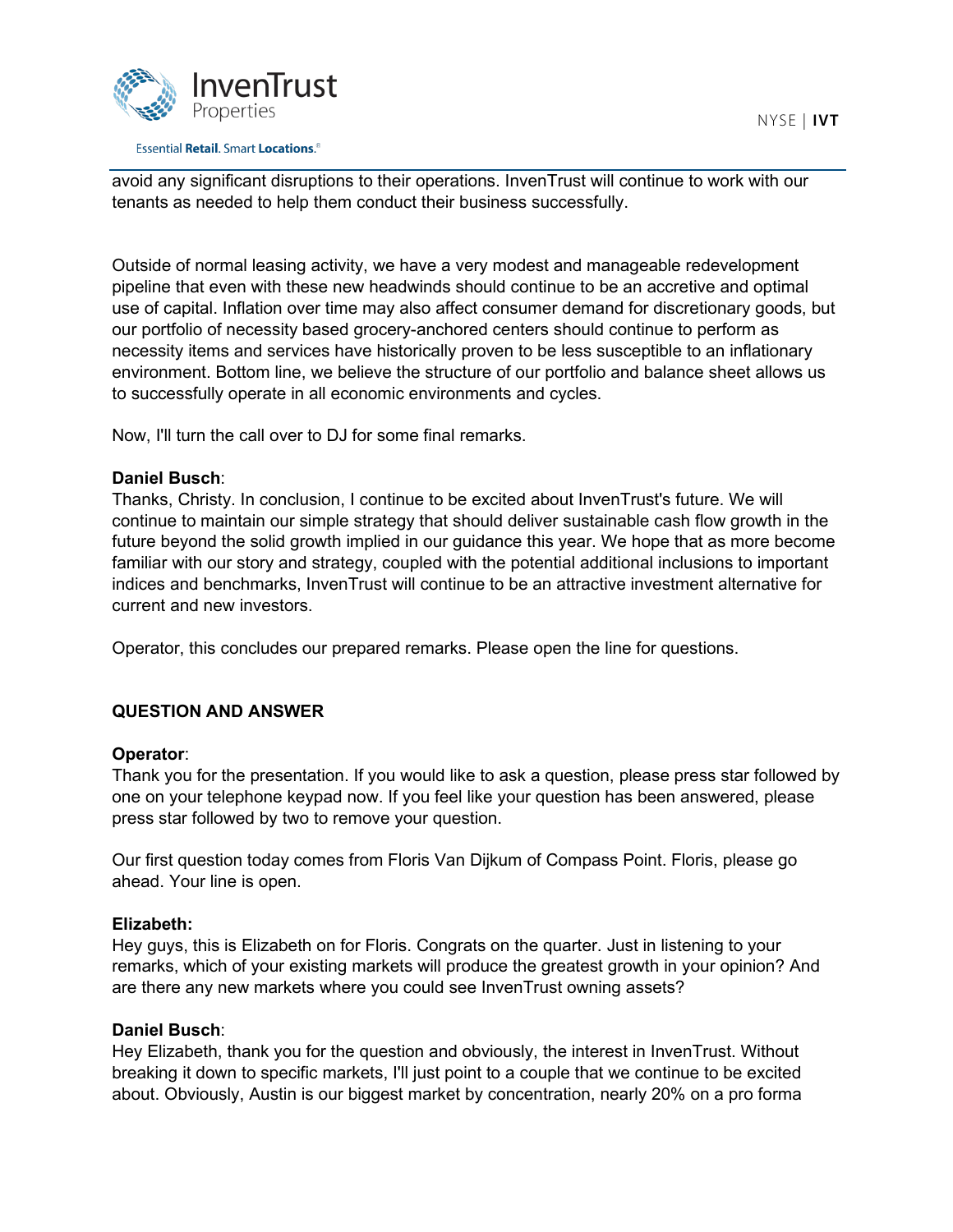

basis when you look at the two properties that we bought earlier this year. So we continue to really like the dynamics in that market for obvious reasons.

And then I will point to the central and western part of Florida. Those are markets where our current assets are performing quite well, and we continue to look for new opportunities to the extent that we can find some of those.

The last one I want to highlight that is experiencing similar demographic trends like Austin is in North Carolina. So the Raleigh-Durham, obviously, the triangle and then even in the Charlotte market as well we continue to see really strong new household formation. And then obviously, that turns into strong demand for the centers that we own in those areas.

As it relates to new markets, we're obviously exclusively focused in the Sun Belt. We have owned further West, call it, in the Phoenix market, but it's something that we -- there's a higher bar as it relates to getting into those markets and it really comes down to our ability to get scale. What we do believe is one of our competitive advantages, which Christy alluded to, is the clusters that we operate in. It helps us. It helps us relative to our size to be able to operate in an efficient manner in those markets. So to the extent that we could get a smaller portfolio in a new market to get to that scale, we would certainly consider it, but it is a higher bar.

## **Elizabeth:**

Okay, great. Thanks for that. And then I know you mentioned a little bit about the redevelopment, but do you have any -- and you have a list on your stuff, obviously, of maybe some potential redevelopment opportunities. But maybe if you could expand on those a little bit kind of redevelopment or densification opportunities in your portfolio?

## **Daniel Busch**:

No, it's a good question. And I think the way we think about our redevelopment, it's really incremental opportunities to get a strong risk-adjusted return while making the assets better. We have a couple of larger properties in very strong markets where you could argue that densification could be an opportunity down the road. But that's something that InvenTrust is not going to be embarking on by our -- at least by ourselves and at least not in the near term.

We like to think about our redevelopment pipeline is very smaller in nature, but manageable and an important driver of incremental NOI growth while reinvesting in the properties and certainly, making them better, improving the merchandise mix over time. So it's using, I guess, a baseball analogy, it's a double -- or a singles and doubles type of business as opposed to anything much larger than that.

## **Elizabeth:**

Great. Okay. Thank you so much. Congrats, again, on the quarter.

## **CONCLUSION**